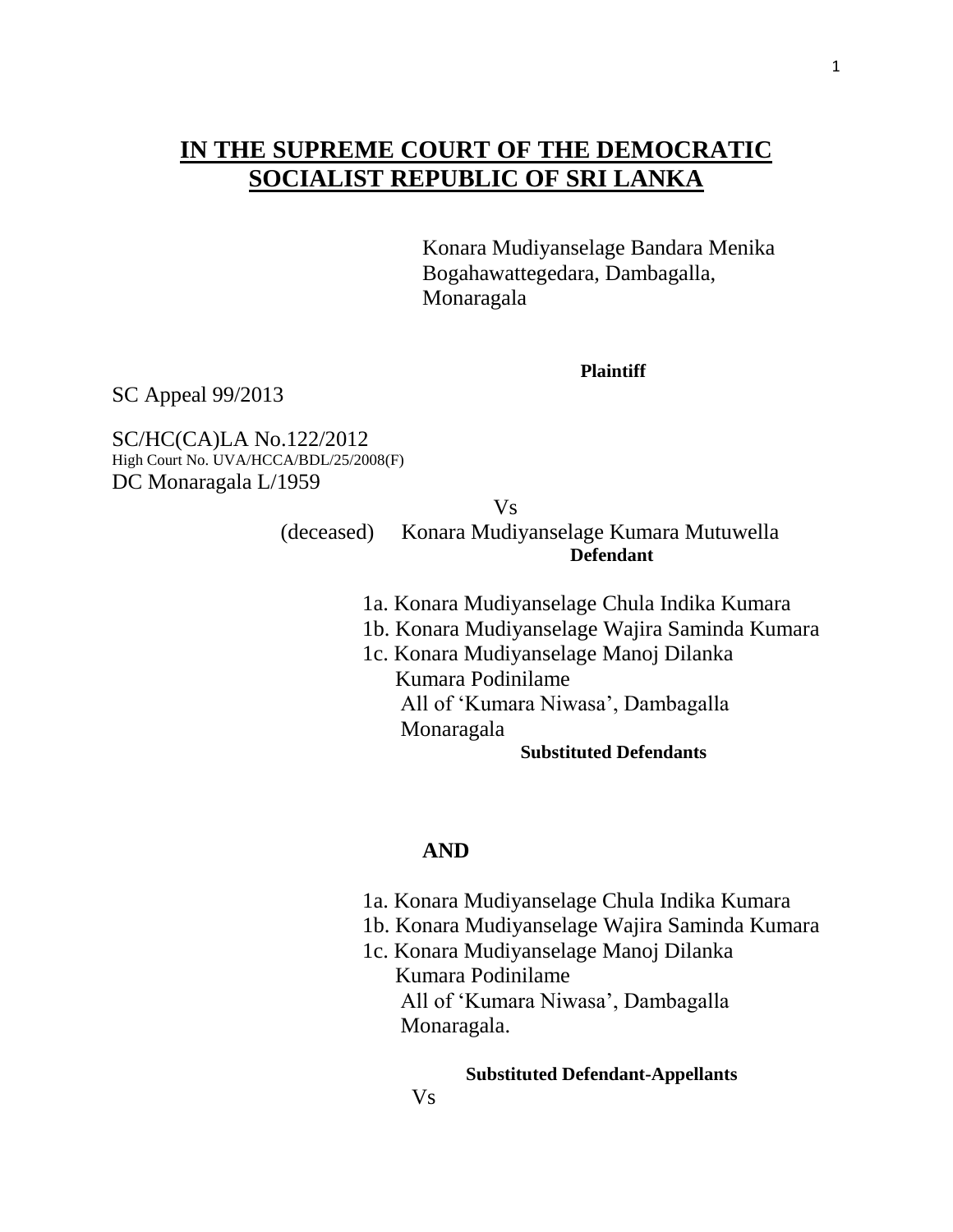Konara Mudiyanselage Bandara Menika Bogahawattegedara, Dambagalla, Monaragala

#### **Plaintiff-Respondent**

## **AND NOW BETWEEN**

Konara Mudiyanselage Bandara Menika Bogahawattegedara, Dambagalla, Monaragala

#### **Plaintiff-Respondent-Petitioner-Appellant**

Konara Mudiyanselage Heen Menika. Udumulla, Dambagalla, Monaragala **Substituted Plaintiff-Respondent-Petitioner-Appellant**

#### **Vs**

- 1a. Konara Mudiyanselage Chula Indika Kumara
- 1b. Konara Mudiyanselage Wajira Saminda Kumara
- 1c. Konara Mudiyanselage Manoj Dilanka Kumara Podinilame All of "Kumara Niwasa", Dambagalla Monaragala.

#### **Substituted Defendant-Appellants-Respondent-Respondents**

- Before : Sisira J De Abrew J Upaly Abeyratne J Anil Gooneratne J
- Counsel : S N Vijithsingh for the Plaintiff-Respondent-Petitioner-Appellant DMG Dissanayake for the Defendant-Appellants-Respondent-Respondents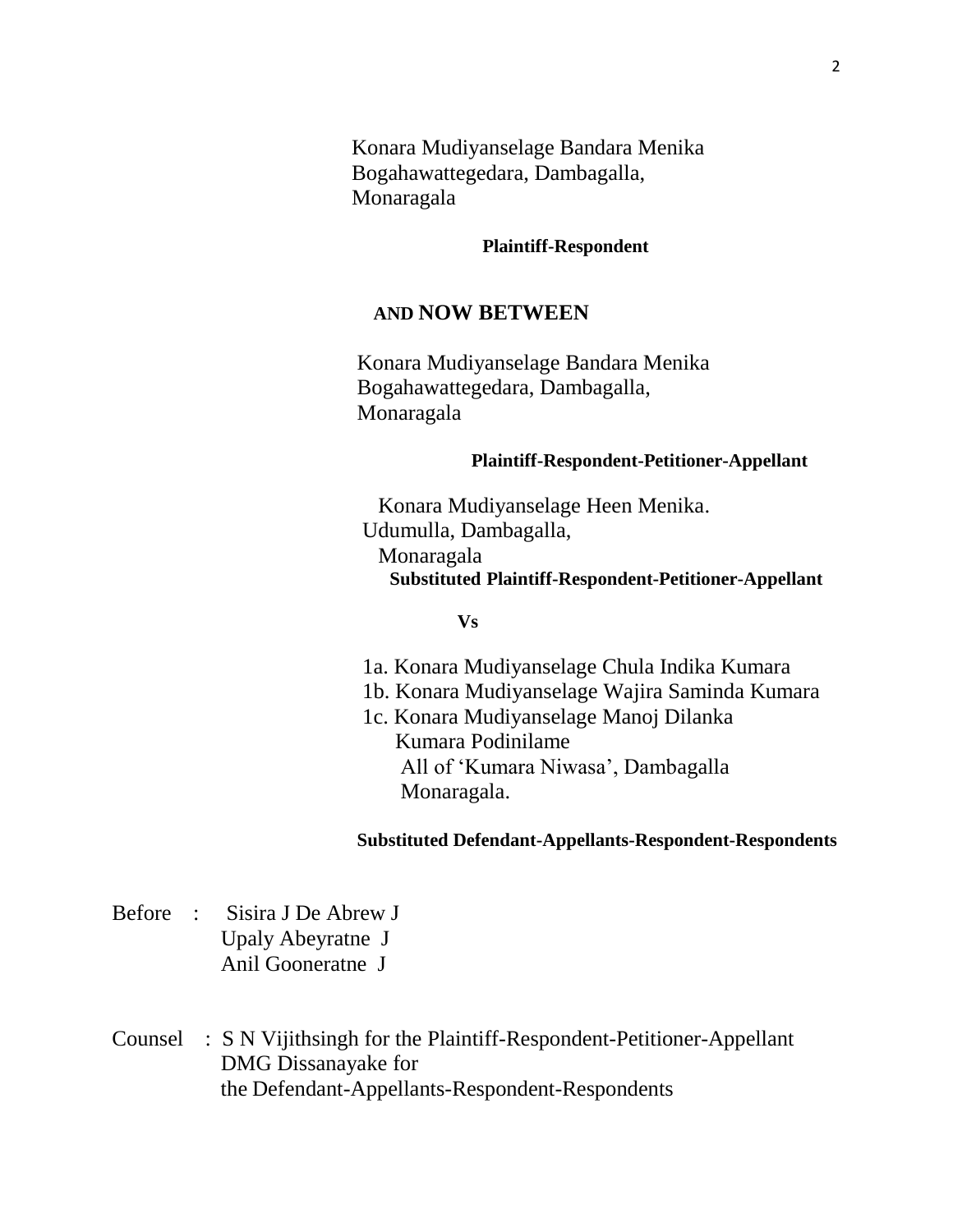Argued on : 15.2.2017

Decided on : 16.3.2017

## **Sisira J De Abrew J.**

This is an appeal by the Plaintiff-Respondent-Petitioner-Appellant (hereinafter referred to as the Plaintiff-Appellant) against the judgment of the Civil Appellate High Court dated 21.2.2012 wherein the Judges of the Civil Appellate High Court set aside the judgment of the learned District Judge dated 13.2.2008. The learned District Judge held in favour of the Plaintiff-Appellant. Being aggrieved by the judgment of the Civil Appellate High Court, the Plaintiff-Appellant has appealed to this court. This court by its order dated 18.7.2013, granted leave to appeal on the following questions of law.

- 1. Did the Civil Appellate High Court Judges err in law by accepting the validity of deed No.6984 (V2)?
- 2. Were the learned High Court Judges in error by allowing the appeal of the Respondent holding that there was no issue challenging the validity of deed marked V2 whereas issues No. 5,6 and 12 dealt with regard to the title of the Defendant and the learned District Judge answered the said issues against the Defendant and whereas the Respondent had not prayed for a dismissal of the action of the Petitioner?

The Plaintiff-Appellant instituted this action in the District Court seeking a declaration of title to the property in suit. The Plaintiff-Appellant, in her evidence, has taken up the position that by Deed No.3750 dated 2.10.1966 attested by DS Wickramasingha Notary Public, she became the owner of the property in suit and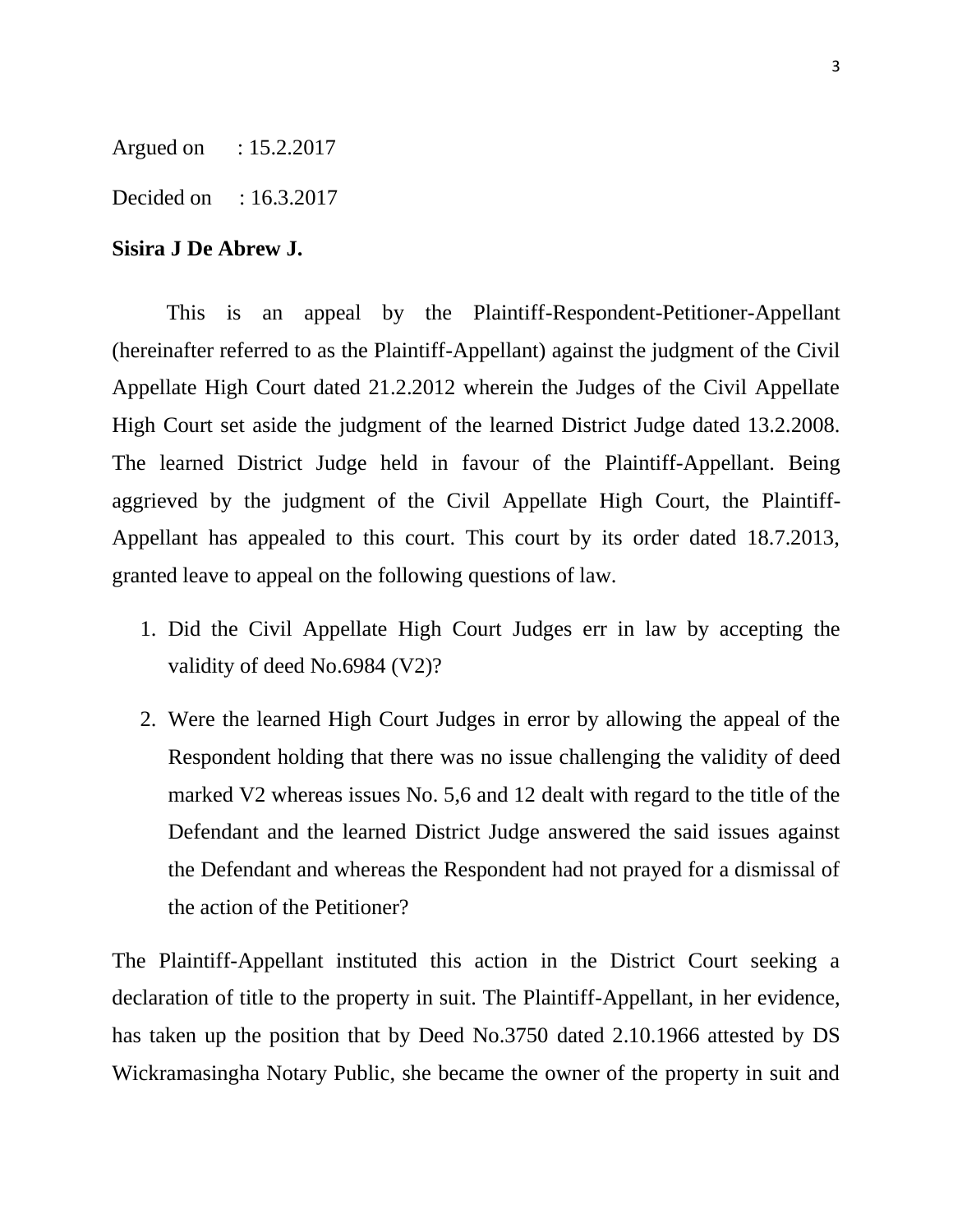that she did not sell the said property to the Defendant-Appellant-Respondent-Respondent (hereinafter referred to as the Defendant-Respondent) by Deed No.6984 dated 5.8.1988 marked V2. The Defendant-Respondent has taken up the position, in his evidence, that the Plaintiff-Appellant, by Deed No.6984 dated 5.8.1988 attested by Priya. S. Bandara Notary Public (V2) has sold the property in suit to him. He states, in his evidence, that both the Plaintiff-Appellant and her husband signed the said deed. Learned counsel for the Plaintiff-Appellant contended that Deed No.6984 was a forged deed as the Plaintiff-Appellant had not signed the said deed. He further submitted that the Plaintiff-Appellant in her evidence had stated that she had not sold the property. I now advert to this contention. Was there an issue at the trial to the effect that the Deed No.6984 was a forged deed? The answer is in the negative. This shows that the Plaintiff-Appellant had not contested the Deed No.6984. If the Deed No.6984 was a forged deed, one would expect the Plaintiff-Appellant to make a complaint to the police. When the Plaintiff-Appellant was cross-examined by the Defendant- Respondent whether she made a complaint to the police to the said effect, she answered in the negative. It is important to note that both parties admitted at the trial that the Plaintiff-Appellant by Deed No.3750 referred to above, became the owner of the property in suit and reference with regard to the said deed has also been made in the Deed No.6984. From the above matters, it is clear that the Plaintiff-Appellant has not proved that the Deed No.6984 was a forged deed.

 Learned counsel for the Plaintiff-Appellant contended that as the Deed No.6984 had not been registered in the proper folio in the Land Registry, the Defendant- Respondent has not got the title. I now advert to this contention. It is correct that the Deed No.6984 was not registered in the proper folio in the Land Registry. If a deed was not registered in the proper folio in the Land Registry and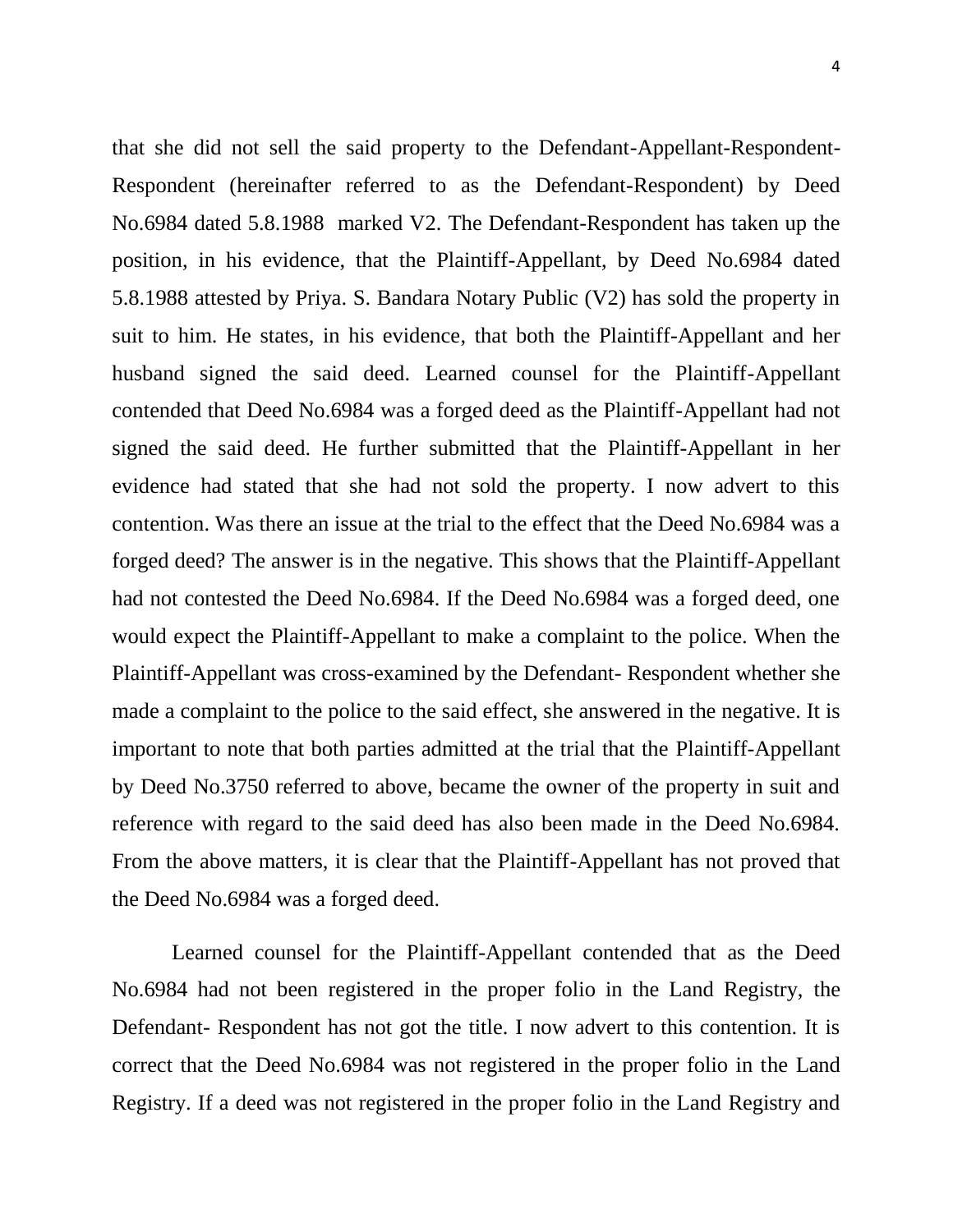the said deed is challenged on the basis that another deed on the same property was registered in the proper folio, the deed registered in the proper folio, gets the priority of registration and validity over the other deed. But if there is no contesting deed, the deed that was not registered in the proper folio does not lose its validity and in such a situation, in my view, the purchaser of the property does not lose title of the property merely because it was not registered in the proper folio in the Land Registry. For the above reasons, I reject the above contention of learned counsel for the Plaintiff-Appellant.

 Learned counsel for the Plaintiff-Appellant contended that the Deed No.6984 was not a valid deed as the Notary Public who attested the deed, in her attestation, has stated that the Plaintiff-Appellant signed the deed when in fact she did not sign it. I now advert to this contention. The Plaintiff-Appellant placed her left thumb impression in the said deed as she was a person who could not sign. When the deed No.6984 is examined, it is clear that the Notary Public who attested the deed has made a note on the same page to the following effect. "This left thumb impression is the thumb impression of KM Bandara Manike." KM Bandara Manike is the Plaintiff-Appellant. Thus it appears that the Notary Public has certified the thumb impression appearing in the Deed No.6984 is the thumb impression of the Plaintiff-Appellant. When a person cannot sign, his or her left thumb impression is placed on the document. It has to be considered as his or her signature. An examination of Deed No.6984 reveals that the other vendor (the husband of the Plaintiff-Appellant) and two attesting witnesses have signed the deed. When I consider the above matters I hold that the Notary Public who attested the deed has not committed any mistake and that the Plaintiff-Appellant and her husband have signed the deed. For the above reasons, I reject the above contention of learned counsel for the Plaintiff-Appellant.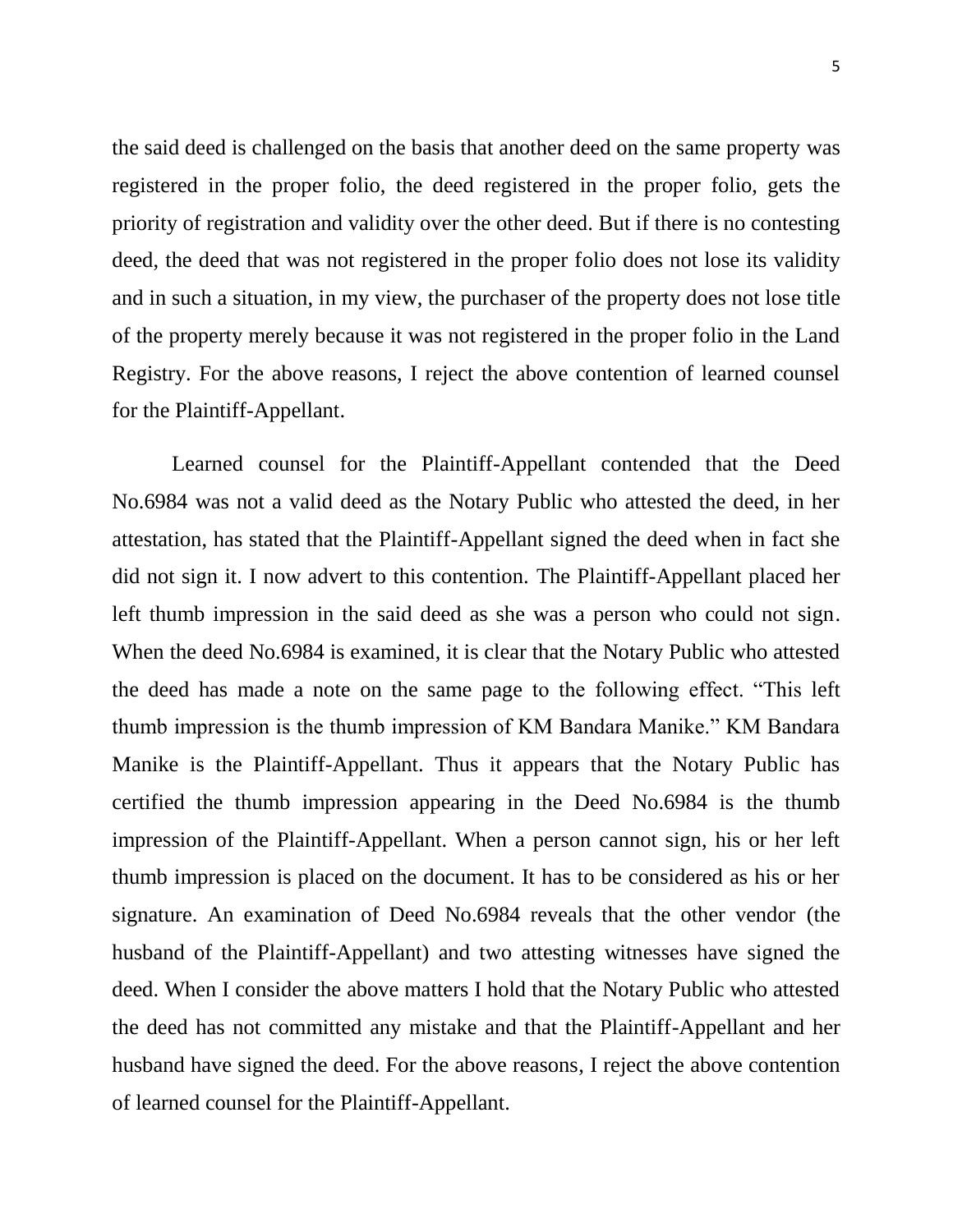It is important to consider whether the deed No.6984 is a valid deed or not. KM Sirisena one of the attesting witnesses of the deed No.6984 gave evidence. He stated that two vendors placed their signatures and thereafter two attesting witnesses (one of them was Sirisena) signed the deed. He further stated in his evidence that the Notary Public and the other attesting witness are dead. When I consider his evidence I hold that the validity of the Deed No.6984 has been proved.

 Having considered all the above matters, I hold that the Plaintiff-Appellant has not proved his title to the property in suit. A person who seeks a declaration of title to the property in suit must prove his title. This view is supported by the following judicial decisions.

In Peeris Vs Savunhamy 54 NLR 207 Supreme Court held as follows:

 *"Where, in an action for declaration of title to land, the defendant is in possession of the land in dispute the burden is on the plaintiff to prove that he has dominium."*

 In Loku Menika and Others Vs Gunasekare [1997] 2 SLR 281 Court of Appeal held as follows.

 *"The plaintiff must set out his title on the basis on which he claims a declaration of title to the land and must prove that title against the defendant."*

 Since the Plaintiff-Appellant has not proved his title to the property in suit, he cannot be declared the owner of the property and his action should fail.

For the aforementioned reasons, I answer the questions of law in the negative.